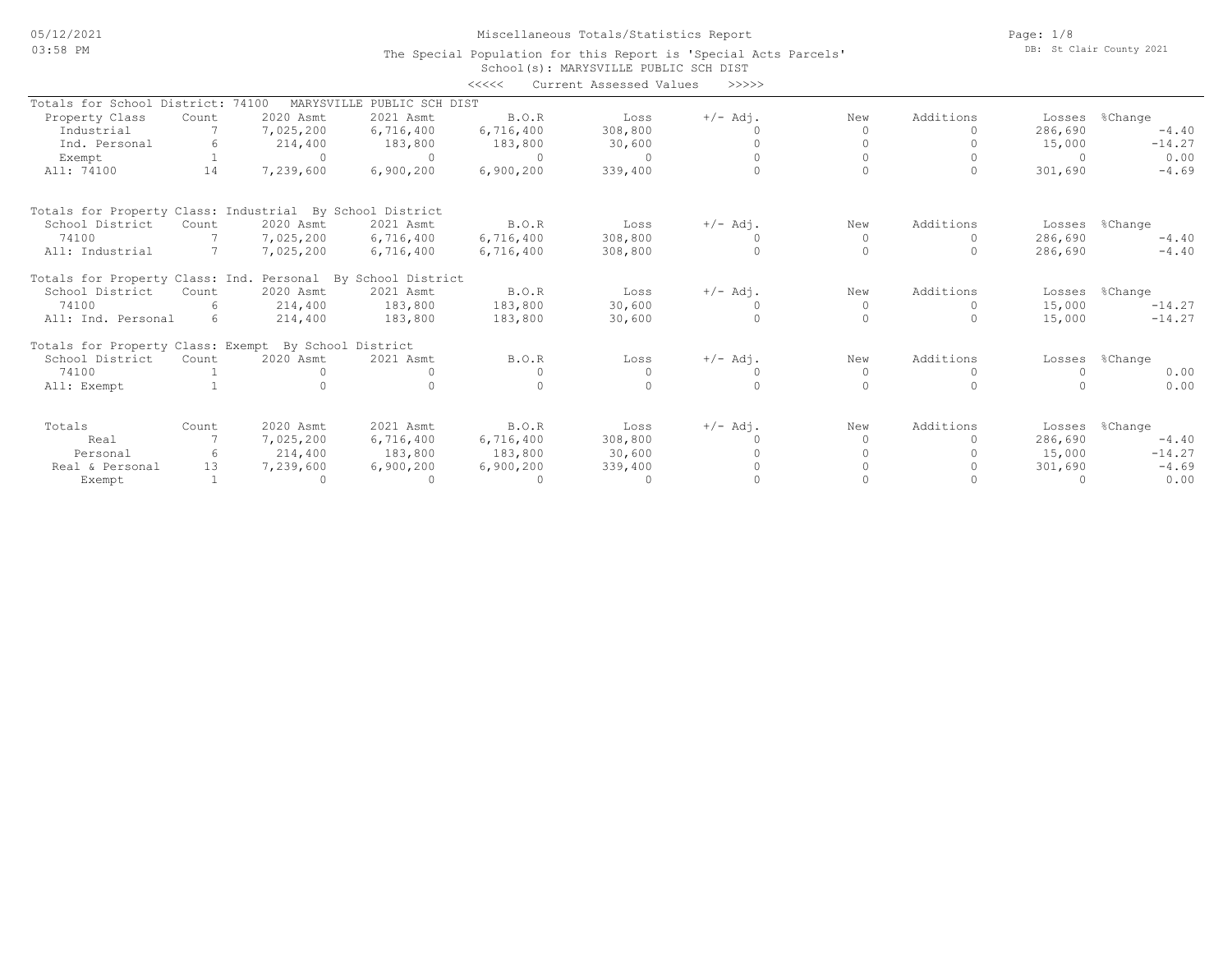Miscellaneous Totals/Statistics Report

Page: 2/8 DB: St Clair County 2021

#### School(s): MARYSVILLE PUBLIC SCH DIST The Special Population for this Report is 'Special Acts Parcels'

<<<<< S.E.V., Taxable and Capped Values >>>>>

|                                                          |       |            | ノンシンシ                       |           | U.B.V., laxable and capped values 77777 |           |             |             |             |             |
|----------------------------------------------------------|-------|------------|-----------------------------|-----------|-----------------------------------------|-----------|-------------|-------------|-------------|-------------|
| Totals for School District: 74100                        |       | MARYSVILLE | PUBLIC SCH DIST             |           |                                         |           |             |             |             |             |
| Property Class                                           | Count | 2020 SEV   | Fin SEV                     | 2021 SEV  | 2020 Tax                                | Fin Tax   | 2021 Tax    | BOR Tax     | 2021 Cap    | 2021 MCAP   |
| Industrial                                               |       | 7,025,200  | 7,025,200                   | 6,716,400 | 6,504,226                               | 6,504,226 | 6,285,946   | 6, 285, 946 | 6, 289, 250 | 6, 289, 250 |
| Ind. Personal                                            | 6     | 214,400    | 214,400                     | 183,800   | 214,400                                 | 214,400   | 183,800     | 183,800     | 183,800     | 183,800     |
| Exempt                                                   |       | $\cap$     | $\Omega$                    | $\Omega$  | $\Omega$                                | $\Omega$  | $\bigcap$   |             | $\Omega$    |             |
| All: 74100                                               | 14    | 7,239,600  | 7,239,600                   | 6,900,200 | 6,718,626                               | 6,718,626 | 6,469,746   | 6,469,746   | 6,473,050   | 6,473,050   |
| Totals for Property Class: Industrial By School District |       |            |                             |           |                                         |           |             |             |             |             |
| School District                                          | Count | 2020 SEV   | Fin SEV                     | 2021 SEV  | 2020 Tax                                | Fin Tax   | 2021 Tax    | BOR Tax     | 2021 Cap    | 2021 MCAP   |
| 74100                                                    |       | 7,025,200  | 7,025,200                   | 6,716,400 | 6,504,226                               | 6,504,226 | 6,285,946   | 6,285,946   | 6,289,250   | 6,289,250   |
| All: Industrial                                          |       | 7,025,200  | 7,025,200                   | 6,716,400 | 6,504,226                               | 6,504,226 | 6,285,946   | 6,285,946   | 6,289,250   | 6, 289, 250 |
| Totals for Property Class: Ind.                          |       |            | Personal By School District |           |                                         |           |             |             |             |             |
| School District                                          | Count | 2020 SEV   | Fin SEV                     | 2021 SEV  | 2020 Tax                                | Fin Tax   | 2021 Tax    | BOR Tax     | 2021 Cap    | 2021 MCAP   |
| 74100                                                    | 6     | 214,400    | 214,400                     | 183,800   | 214,400                                 | 214,400   | 183,800     | 183,800     | 183,800     | 183,800     |
| All: Ind. Personal                                       | 6     | 214,400    | 214,400                     | 183,800   | 214,400                                 | 214,400   | 183,800     | 183,800     | 183,800     | 183,800     |
| Totals for Property Class: Exempt By School District     |       |            |                             |           |                                         |           |             |             |             |             |
| School District                                          | Count | 2020 SEV   | Fin SEV                     | 2021 SEV  | 2020 Tax                                | Fin Tax   | 2021 Tax    | BOR Tax     | 2021 Cap    | 2021 MCAP   |
| 74100                                                    |       |            |                             |           | $\Omega$                                |           |             |             |             |             |
| All: Exempt                                              |       |            |                             |           |                                         |           |             |             |             |             |
| Totals                                                   | Count | 2020 SEV   | Fin SEV                     | 2021 SEV  | 2020 Tax                                | Fin Tax   | 2021 Tax    | BOR Tax     | 2021 Cap    | 2021 MCAP   |
| Real                                                     |       | 7,025,200  | 7,025,200                   | 6,716,400 | 6,504,226                               | 6,504,226 | 6, 285, 946 | 6, 285, 946 | 6, 289, 250 | 6,289,250   |
| Personal                                                 | 6     | 214,400    | 214,400                     | 183,800   | 214,400                                 | 214,400   | 183,800     | 183,800     | 183,800     | 183,800     |
| Real & Personal                                          | 13    | 7,239,600  | 7,239,600                   | 6,900,200 | 6,718,626                               | 6,718,626 | 6,469,746   | 6,469,746   | 6,473,050   | 6,473,050   |
| Exempt                                                   |       |            | $\Omega$                    |           | $\Omega$                                |           |             |             |             |             |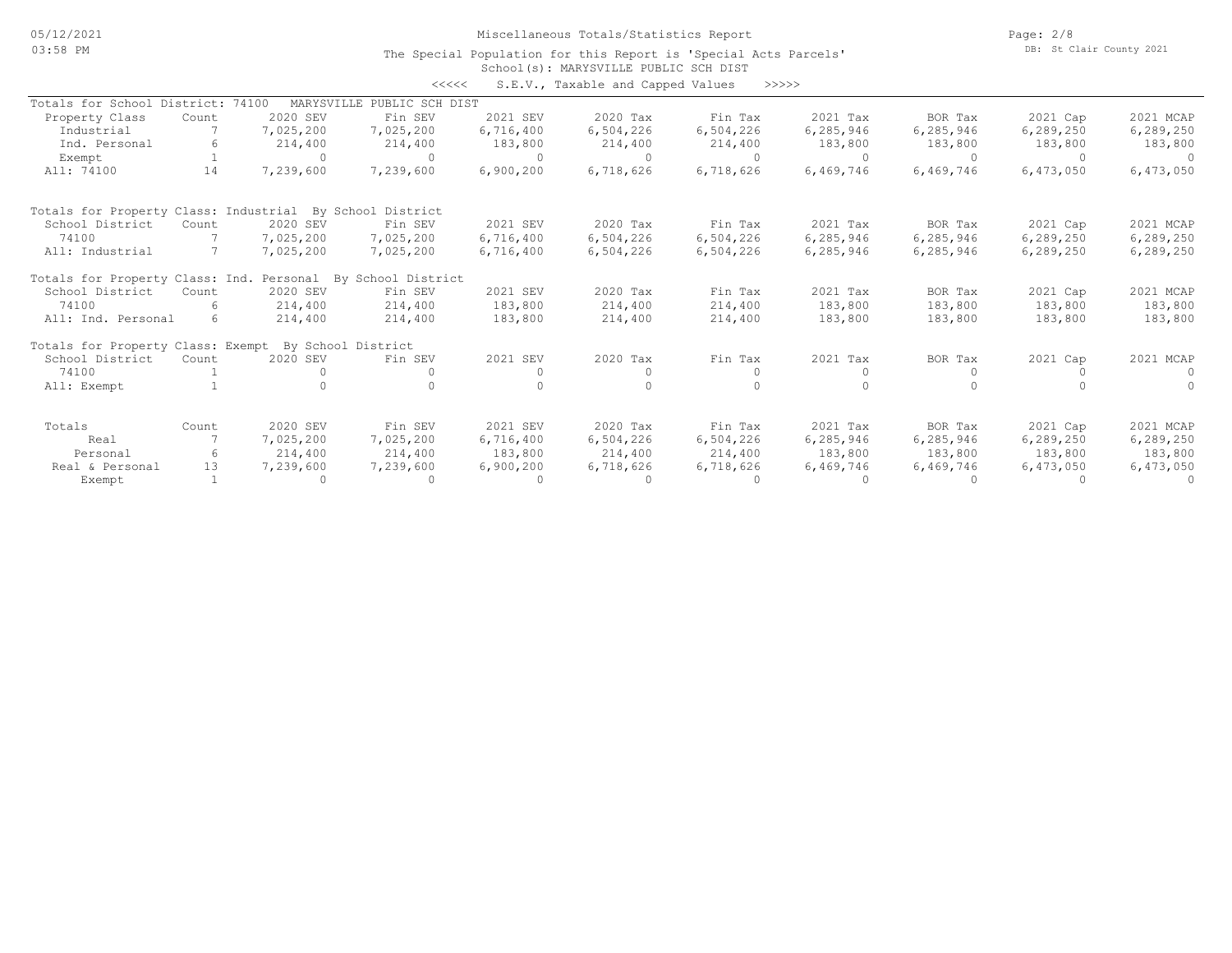## Miscellaneous Totals/Statistics Report

Page: 3/8 DB: St Clair County 2021

### School(s): MARYSVILLE PUBLIC SCH DIST The Special Population for this Report is 'Special Acts Parcels'

|                                                             |             |            |                 | くくくくく          | PRE/MBT Percentage Times S.E.V. | >>>>>      |            |                |           |
|-------------------------------------------------------------|-------------|------------|-----------------|----------------|---------------------------------|------------|------------|----------------|-----------|
| Totals for School District: 74100                           |             | MARYSVILLE | PUBLIC SCH DIST |                |                                 |            |            |                |           |
| Property Class                                              | Count       | 2020 ORIG  | 2020 ORIG       | Final PRE      | Final                           | W/O Winter | W/O Winter | 2021 ORIG      | 2021 ORIG |
|                                                             |             | PRE        | Non-PRE         |                | Non-PRE                         | PRE        | Non-PRE    | PRE            | Non-PRE   |
| Industrial                                                  | 0           | $\Omega$   | 7,025,200       | $\overline{0}$ | 7,025,200                       | $\Omega$   | 7,025,200  | $\Omega$       | 6,716,400 |
| Ind. Personal                                               | 6           | 214,400    | $\Omega$        | 214,400        | $\Omega$                        | 214,400    | $\Omega$   | 183,800        | - 0       |
| All: 74100                                                  | 6           | 214,400    | 7,025,200       | 214,400        | 7,025,200                       | 214,400    | 7,025,200  | 183,800        | 6,716,400 |
| Totals for Property Class: Industrial By School District    |             |            |                 |                |                                 |            |            |                |           |
| School District                                             | Count       | 2020 ORIG  | 2020 ORIG       | Final PRE      | Final                           | W/O Winter | W/O Winter | 2021 ORIG      | 2021 ORIG |
|                                                             |             | <b>PRE</b> | Non-PRE         |                | Non-PRE                         | PRE        | Non-PRE    | PRE            | Non-PRE   |
| 74100                                                       | $\Omega$    | $\Omega$   | 7,025,200       | $\circ$        | 7,025,200                       | $\Omega$   | 7,025,200  | $\Omega$       | 6,716,400 |
| All: Industrial                                             | $\circ$     | $\circ$    | 7,025,200       | $\circ$        | 7,025,200                       | $\circ$    | 7,025,200  | $\Omega$       | 6,716,400 |
| Totals for Property Class: Ind. Personal By School District |             |            |                 |                |                                 |            |            |                |           |
| School District                                             | Count       | 2020 ORIG  | 2020 ORIG       | Final PRE      | Final                           | W/O Winter | W/O Winter | 2021 ORIG      | 2021 ORIG |
|                                                             |             | PRE.       | Non-PRE         |                | Non-PRE                         | PRE.       | Non-PRE    | PRE            | Non-PRE   |
| 74100                                                       | 6           | 214,400    | $\Omega$        | 214,400        | $\Omega$                        | 214,400    | $\bigcap$  | 183,800        |           |
| All: Ind. Personal                                          | $6^{\circ}$ | 214,400    | $\Omega$        | 214,400        | $\cap$                          | 214,400    | $\Omega$   | 183,800        |           |
| Totals                                                      | Count       | 2020 ORIG  | 2020 ORIG       | Final PRE      | Final                           | W/O Winter | W/O Winter | 2021 ORIG      | 2021 ORIG |
|                                                             |             | PRE        | Non-PRE         |                | Non-PRE                         | PRE        | Non-PRE    | PRE            | Non-PRE   |
| Real                                                        | $\circ$     | $\Omega$   | 7,025,200       | $\overline{0}$ | 7,025,200                       | $\Omega$   | 7,025,200  | $\overline{0}$ | 6,716,400 |
| Personal                                                    | 6           | 214,400    | $\Omega$        | 214,400        | $\cap$                          | 214,400    | $\Omega$   | 183,800        |           |
| Real & Personal                                             | 6           | 214,400    | 7,025,200       | 214,400        | 7,025,200                       | 214,400    | 7,025,200  | 183,800        | 6,716,400 |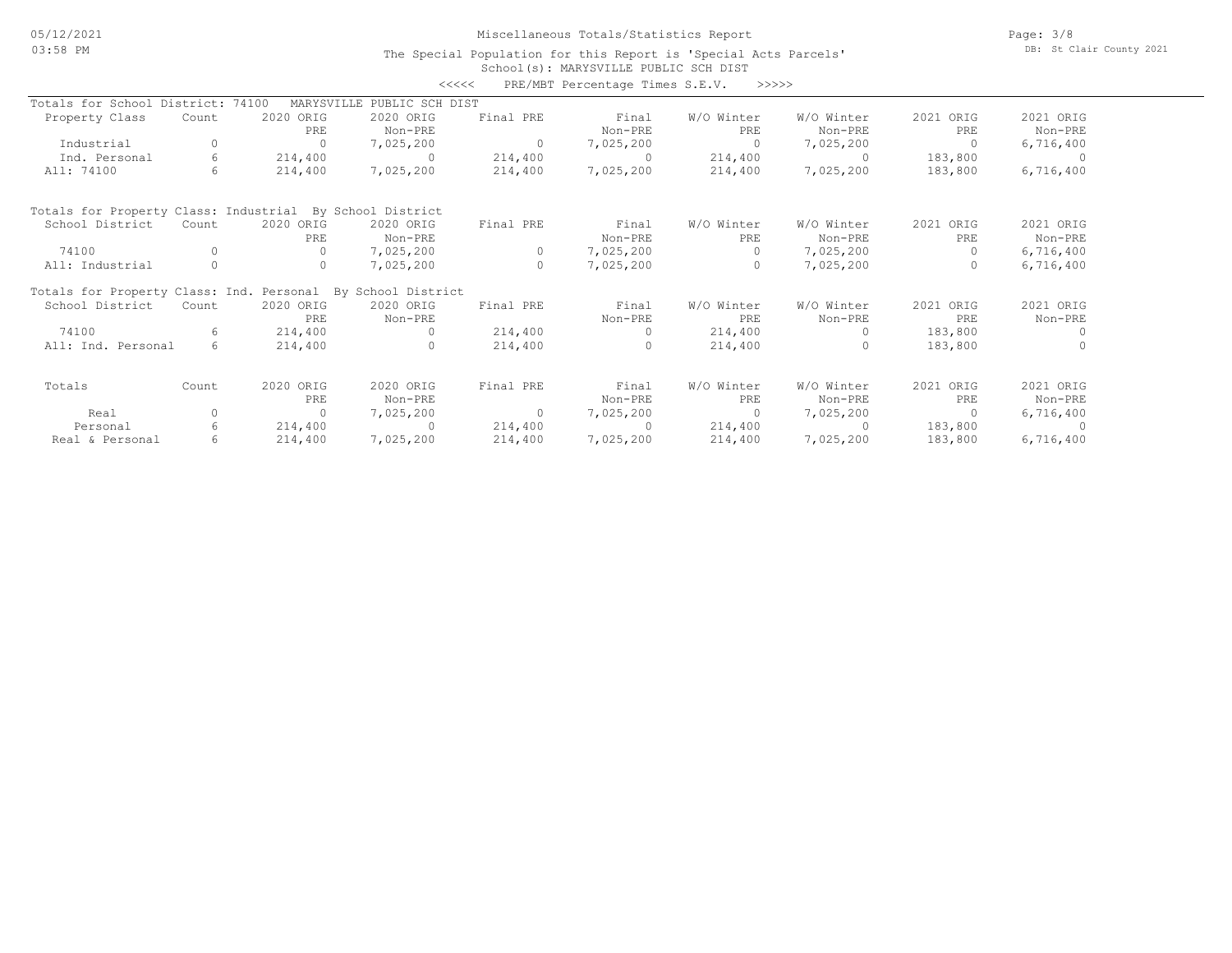## Miscellaneous Totals/Statistics Report

Page: 4/8 DB: St Clair County 2021

#### School(s): MARYSVILLE PUBLIC SCH DIST The Special Population for this Report is 'Special Acts Parcels'

|                                                             |       |            | <<<<            |           | PRE/MBT Percentage Times Taxable |            | >>>>>      |           |             |
|-------------------------------------------------------------|-------|------------|-----------------|-----------|----------------------------------|------------|------------|-----------|-------------|
| Totals for School District: 74100                           |       | MARYSVILLE | PUBLIC SCH DIST |           |                                  |            |            |           |             |
| Property Class                                              | Count | 2020 ORIG  | 2020 ORIG       | Final PRE | Final                            | W/O Winter | W/O Winter | 2021 ORIG | 2021 ORIG   |
|                                                             |       | PRE        | Non-PRE         |           | Non-PRE                          | PRE        | Non-PRE    | PRE       | Non-PRE     |
| Industrial                                                  | 0     | $\Omega$   | 6,504,226       | $\Omega$  | 6,504,226                        | $\Omega$   | 6,504,226  | $\Omega$  | 6, 285, 946 |
| Ind. Personal                                               | 6     | 214,400    | $\Omega$        | 214,400   | $\Omega$                         | 214,400    | $\Omega$   | 183,800   | - 0         |
| All: 74100                                                  | 6     | 214,400    | 6,504,226       | 214,400   | 6,504,226                        | 214,400    | 6,504,226  | 183,800   | 6, 285, 946 |
| Totals for Property Class: Industrial By School District    |       |            |                 |           |                                  |            |            |           |             |
| School District                                             | Count | 2020 ORIG  | 2020 ORIG       | Final PRE | Final                            | W/O Winter | W/O Winter | 2021 ORIG | 2021 ORIG   |
|                                                             |       | PRE        | Non-PRE         |           | Non-PRE                          | PRE        | Non-PRE    | PRE       | Non-PRE     |
| 74100                                                       | O     | $\Omega$   | 6,504,226       | $\circ$   | 6,504,226                        | $\Omega$   | 6,504,226  | $\Omega$  | 6, 285, 946 |
| All: Industrial                                             |       | 0          | 6,504,226       | $\circ$   | 6,504,226                        | $\circ$    | 6,504,226  | $\Omega$  | 6, 285, 946 |
| Totals for Property Class: Ind. Personal By School District |       |            |                 |           |                                  |            |            |           |             |
| School District                                             | Count | 2020 ORIG  | 2020 ORIG       | Final PRE | Final                            | W/O Winter | W/O Winter | 2021 ORIG | 2021 ORIG   |
|                                                             |       | PRE        | Non-PRE         |           | Non-PRE                          | PRE        | Non-PRE    | PRE       | Non-PRE     |
| 74100                                                       | 6.    | 214,400    |                 | 214,400   | $\Omega$                         | 214,400    |            | 183,800   | $\Omega$    |
| All: Ind. Personal                                          | 6     | 214,400    | 0               | 214,400   | $\Omega$                         | 214,400    |            | 183,800   |             |
| Totals                                                      | Count | 2020 ORIG  | 2020 ORIG       | Final PRE | Final                            | W/O Winter | W/O Winter | 2021 ORIG | 2021 ORIG   |
|                                                             |       | PRE        | Non-PRE         |           | Non-PRE                          | PRE        | Non-PRE    | PRE       | Non-PRE     |
| Real                                                        | O     | 0          | 6,504,226       | $\circ$   | 6,504,226                        | $\circ$    | 6,504,226  | $\Omega$  | 6, 285, 946 |
| Personal                                                    | 6     | 214,400    | $\bigcap$       | 214,400   | $\Omega$                         | 214,400    |            | 183,800   |             |
| Real & Personal                                             | 6     | 214,400    | 6,504,226       | 214,400   | 6,504,226                        | 214,400    | 6,504,226  | 183,800   | 6, 285, 946 |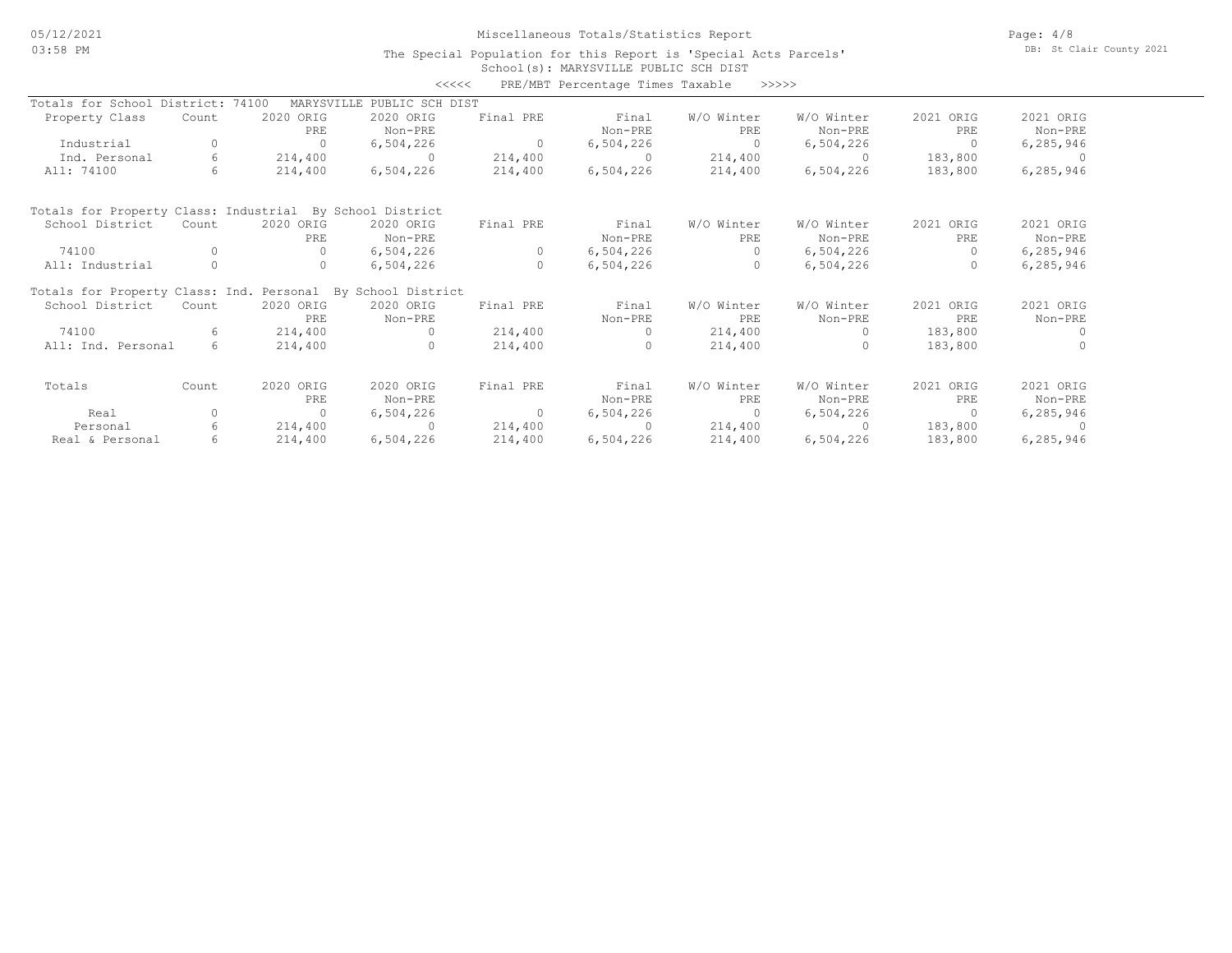The Special Population for this Report is 'Special Acts Parcels'

Page: 5/8 DB: St Clair County 2021

School(s): MARYSVILLE PUBLIC SCH DIST

<<<<< DDA/LDFA Totals - CFT/IFT/REHAB Totals >>>>>

\*\*\*\*\* DDA/LDFA Totals \*\*\*\*\*

|              |       | Base  | Current     | Current | Current  | Fina <sub>1</sub> | Final          | Final    |
|--------------|-------|-------|-------------|---------|----------|-------------------|----------------|----------|
| DDA/LDFA     | Count | Value | Assessed    | Taxable | Captured | Assessed          | Taxable        | aptured: |
| SCHEFENACKER |       |       | 836<br>,100 | 768,255 |          | 836,100           | 157,652<br>757 |          |

\*\*\*\*\* CFT/IFT/REHAB Totals \*\*\*\*\*

|                                            |                 | Count | SEV Value | Taxable Value |
|--------------------------------------------|-----------------|-------|-----------|---------------|
| IFT - Pre 1994 Rates                       | Real            |       |           |               |
| IFT - Pre 1994 Rates                       | Personal        |       |           |               |
| IFT - Pre 1994 Rates                       | Real & Personal |       |           |               |
| IFT - FZN AdVal Rates PA 2 Real            |                 |       | 1,095,000 | 1,095,000     |
| IFT - FZN AdVal Rates PA 2 Personal        |                 |       |           |               |
| IFT - FZN AdVal Rates PA 2 Real & Personal |                 | 3     | 1,095,000 | 1,095,000     |
| IFT - Post 1994 Rates                      | Real            | 10    | 5,621,400 | 5,190,946     |
| TFT - Post 1994 Rates                      | Personal        | 34    | 183,800   | 183,800       |
| IFT - Post 1994 Rates                      | Real & Personal | 44    | 5,805,200 | 5,374,746     |
| PILT - Payment in Lieu of  Real            |                 |       |           |               |
| PILT - Payment in Lieu of  Personal        |                 |       |           |               |
| PILT - Payment in Lieu of  Real & Personal |                 |       |           |               |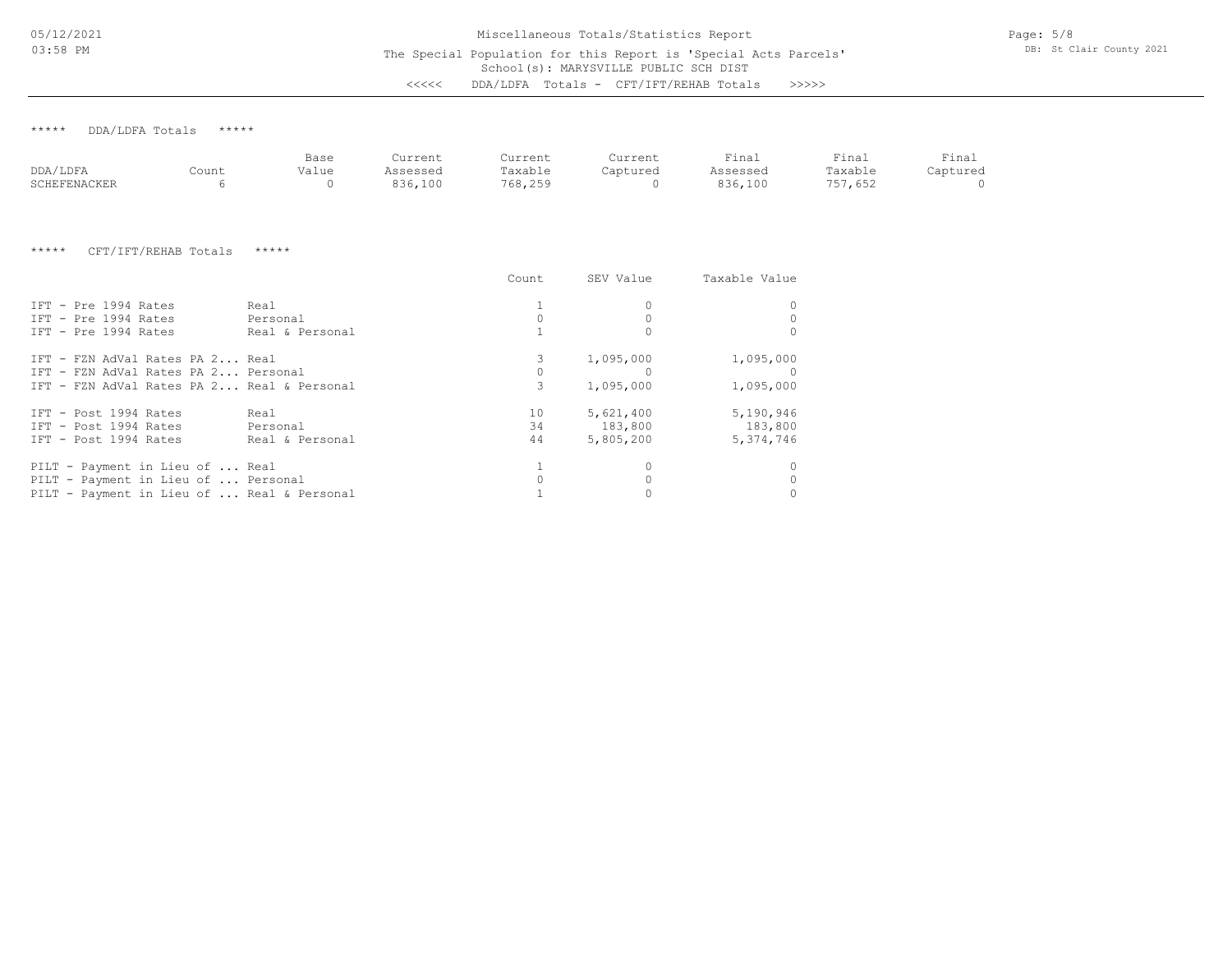## Miscellaneous Totals/Statistics Report

The Special Population for this Report is 'Special Acts Parcels'

Page: 6/8 DB: St Clair County 2021

# School(s): MARYSVILLE PUBLIC SCH DIST

| <<<< | Special Act Totals |  |  | >>>>> |
|------|--------------------|--|--|-------|
|------|--------------------|--|--|-------|

| ***** | DDA/LDFA Totals | ***** |
|-------|-----------------|-------|
|       |                 |       |

|              |       | Base  | Current  | Current | Current  | Final    | Final          | Final    |
|--------------|-------|-------|----------|---------|----------|----------|----------------|----------|
| DDA/LDFA     | Count | Value | Assessed | Taxable | Captured | Assessed | Taxable        | Captured |
| SCHEFENACKER |       |       | 836,100  | 768,255 |          | 836,100  | 757<br>157,652 |          |

\*\*\*\*\* Special Act Totals \*\*\*\*\*

|                                   |                 | Count | SEV Value | Taxable Value |
|-----------------------------------|-----------------|-------|-----------|---------------|
| PILT - Payment in Lieu of Taxes   | Real            |       |           | 0             |
| PILT - Payment in Lieu of Taxes   | Personal        |       |           | $\circ$       |
| PILT - Payment in Lieu of Taxes   | Real & Personal |       |           |               |
| TFT - Pre 1994 Rates              | Real            |       |           | 0             |
| IFT - Pre 1994 Rates              | Personal        |       |           | 0             |
| IFT - Pre 1994 Rates              | Real & Personal |       |           | $\mathbf 0$   |
| IFT - Post 1994 Rates             | Real            | 10    | 5621400   | 5190946       |
| IFT - Post 1994 Rates             | Personal        | 34    | 183800    | 183800        |
| IFT - Post 1994 Rates             | Real & Personal | 44    | 5805200   | 5374746       |
| PA 328                            | Real            | 0     |           | 0             |
| PA 328                            | Personal        |       |           | $\circ$       |
| PA 328                            | Real & Personal |       |           | $\circ$       |
| IFT - FZN AdVal Rates PA 210 2005 | Real            | 2     | 668800    | 668800        |
| IFT - FZN AdVal Rates PA 210 2005 | Personal        |       |           | 0             |
| IFT - FZN AdVal Rates PA 210 2005 | Real & Personal |       | 668800    | 668800        |
| IFT - Rehab (Frozen)              | Real            |       | 426200    | 426200        |
| IFT - Rehab (Frozen)              | Personal        |       |           |               |
| IFT - Rehab (Frozen)              | Real & Personal |       | 426200    | 426200        |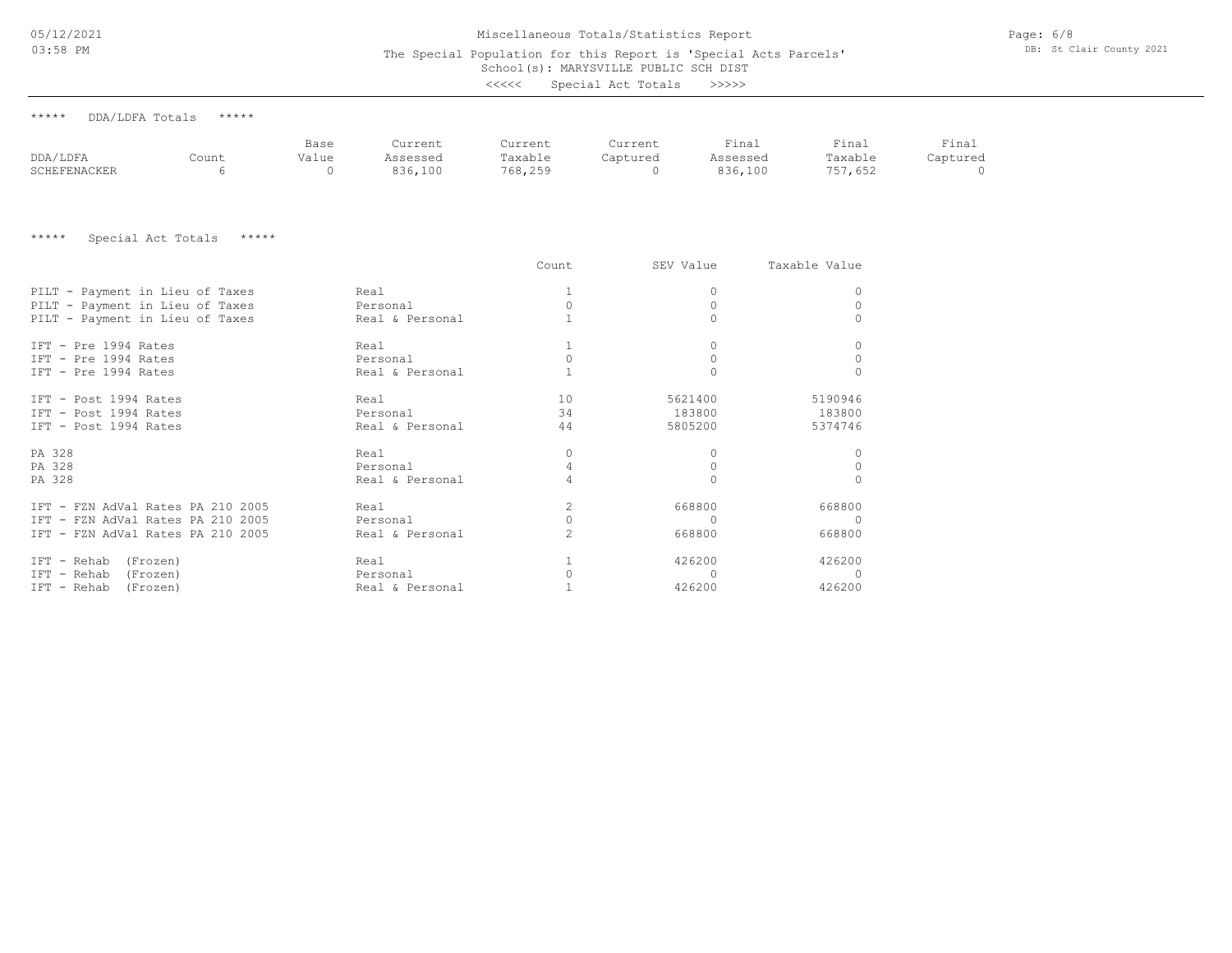<<<<< Top 20 Statistics >>>>>

| *****<br>Top 20 $S.E.V.s$<br>*****         |                                                                         |                     |
|--------------------------------------------|-------------------------------------------------------------------------|---------------------|
| 03-900-0033-000                            | SMR AUTOMOTIVE SYSTEMS USA INC                                          | \$<br>2,604,400     |
| 03-900-0031-000                            | SMR AUTOMOTIVE SYSTEMS USA INC                                          | \$<br>1,202,900     |
| $03 - 900 - 0030 - 000$                    | SMR AUTOMOTIVE SYSTEMS USA INC                                          | \$<br>836,100       |
| $03 - 900 - 0034 - 000$                    | CAMPBELL & SHAW STEEL                                                   | \$<br>742,000       |
| $03 - 902 - 0004 - 000$                    | PAUMAC INVESTMENTS LLC                                                  | \$<br>668,800       |
| $03 - 902 - 0005 - 000$                    | EPC COLUMBIA INC                                                        | \$<br>426,200       |
| $03 - 900 - 0032 - 000$                    | SMR AUTOMOTIVE SYSTEMS USA INC                                          | \$<br>236,000       |
| $03 - 901 - 0045 - 000$                    | MARYSVILLE ETHANOL LLC                                                  | \$<br>183,800       |
| 03-773-0005-000                            | CITY OF MARYSVILLE                                                      | \$<br>0             |
| 03-900-0018-000                            | BETEM, INC                                                              | \$<br>0             |
| $03 - 900 - 0020 - 000$                    | SCHEFENACKER VISION                                                     | \$<br>0             |
| $03 - 900 - 0021 - 000$                    | SCHEFENACKER VISION                                                     | \$<br>0             |
| $03 - 900 - 0023 - 000$                    | ST CLAIR PACKAGING INC                                                  | \$<br>0             |
| $03 - 900 - 0024 - 000$                    | REX PERFORMANCE PRODUCTS LLC                                            | 0                   |
| 03-900-0025-000                            | SMR AUTOMOTIVE SYSTEMS USA INC                                          | \$<br>0             |
| $03 - 900 - 0026 - 000$                    | MARYSVILLE ETHANOL LLC                                                  | \$<br>0             |
| 03-900-0027-000                            | SMR AUTOMOTIVE SYSTEMS USA INC                                          | \$<br>0             |
| $03 - 900 - 0028 - 000$                    | FLINT HILLS RESOURCES POLYMERS LLC                                      | \$<br>0             |
| $03 - 901 - 0033 - 000$                    | MUELLER IMPACTS COMPANY INC                                             | \$<br>0             |
| $03 - 901 - 0034 - 000$                    | MUELLER IMPACTS COMPANY INC                                             | \$<br>0             |
|                                            |                                                                         |                     |
| *****<br>Top 20 Taxable Values             | *****                                                                   |                     |
| 03-900-0033-000                            | SMR AUTOMOTIVE SYSTEMS USA INC                                          | \$<br>2,401,276     |
| 03-900-0031-000                            | SMR AUTOMOTIVE SYSTEMS USA INC                                          | \$<br>1,050,657     |
| $03 - 900 - 0030 - 000$                    | SMR AUTOMOTIVE SYSTEMS USA INC                                          | \$<br>768,259       |
| $03 - 900 - 0034 - 000$                    | CAMPBELL & SHAW STEEL                                                   | \$<br>734,754       |
| $03 - 902 - 0004 - 000$                    | PAUMAC INVESTMENTS LLC                                                  | \$<br>668,800       |
| $03 - 902 - 0005 - 000$                    | EPC COLUMBIA INC                                                        | \$<br>426,200       |
| $03 - 900 - 0032 - 000$                    | SMR AUTOMOTIVE SYSTEMS USA INC                                          | \$<br>236,000<br>\$ |
| $03 - 901 - 0045 - 000$<br>03-773-0005-000 | MARYSVILLE ETHANOL LLC<br>CITY OF MARYSVILLE                            | 183,800<br>\$<br>0  |
| $03 - 900 - 0018 - 000$                    | BETEM, INC                                                              | \$<br>0             |
| 03-900-0020-000                            | SCHEFENACKER VISION                                                     | \$<br>0             |
| $03 - 900 - 0021 - 000$                    | SCHEFENACKER VISION                                                     | \$<br>0             |
| $03 - 900 - 0023 - 000$                    | ST CLAIR PACKAGING INC                                                  | \$<br>0             |
| $03 - 900 - 0024 - 000$                    | REX PERFORMANCE PRODUCTS LLC                                            | \$<br>0             |
| $03 - 900 - 0025 - 000$                    | SMR AUTOMOTIVE SYSTEMS USA INC                                          | \$<br>0             |
| $03 - 900 - 0026 - 000$                    | MARYSVILLE ETHANOL LLC                                                  | \$<br>0             |
| 03-900-0027-000                            | SMR AUTOMOTIVE SYSTEMS USA INC                                          | \$<br>0             |
| $03 - 900 - 0028 - 000$                    | FLINT HILLS RESOURCES POLYMERS LLC                                      | \$<br>0             |
| $03 - 901 - 0033 - 000$                    | MUELLER IMPACTS COMPANY INC                                             | \$<br>0             |
| $03 - 901 - 0034 - 000$                    | MUELLER IMPACTS COMPANY INC                                             | \$<br>0             |
|                                            |                                                                         |                     |
| *****<br>Top 20 Owners by Taxable Value    | *****                                                                   |                     |
| SMR AUTOMOTIVE SYSTEMS USA INC             | $4,456,192$ Taxable Value in 10 Parcel(s)<br>has                        |                     |
| CAMPBELL & SHAW STEEL                      | 734,754 Taxable Value in 1 Parcel(s)<br>has                             |                     |
| PAUMAC INVESTMENTS LLC                     | 668,800 Taxable Value in 1 Parcel(s)<br>has                             |                     |
| EPC COLUMBIA INC                           | 426,200 Taxable Value in 1 Parcel(s)<br>has                             |                     |
| MARYSVILLE ETHANOL LLC                     | has<br>183,800 Taxable Value in 2 Parcel(s)                             |                     |
| HURON AUTOMATIC SCREW                      | 0 Taxable Value in 3 Parcel(s)<br>has                                   |                     |
| HURON AUTOMATIC SCREW CO                   | 0 Taxable Value in 1 Parcel(s)<br>has                                   |                     |
| BROWN AEROSPACE MFG SYSTEMS LLC            | 0 Taxable Value in 1 Parcel(s)<br>has                                   |                     |
| MPP CORPORATION                            | 0 Taxable Value in 1 Parcel(s)<br>has                                   |                     |
| WESTWIND PLASTICS INC                      | 0 Taxable Value in 1 Parcel(s)<br>has                                   |                     |
| P.M.R. INDUSTRIES                          | 0 Taxable Value in 2 Parcel(s)<br>has<br>0 Taxable Value in 1 Parcel(s) |                     |
| MPP CORP<br>M.P.P. CORP                    | has<br>0 Taxable Value in 3 Parcel(s)<br>has                            |                     |
|                                            |                                                                         |                     |